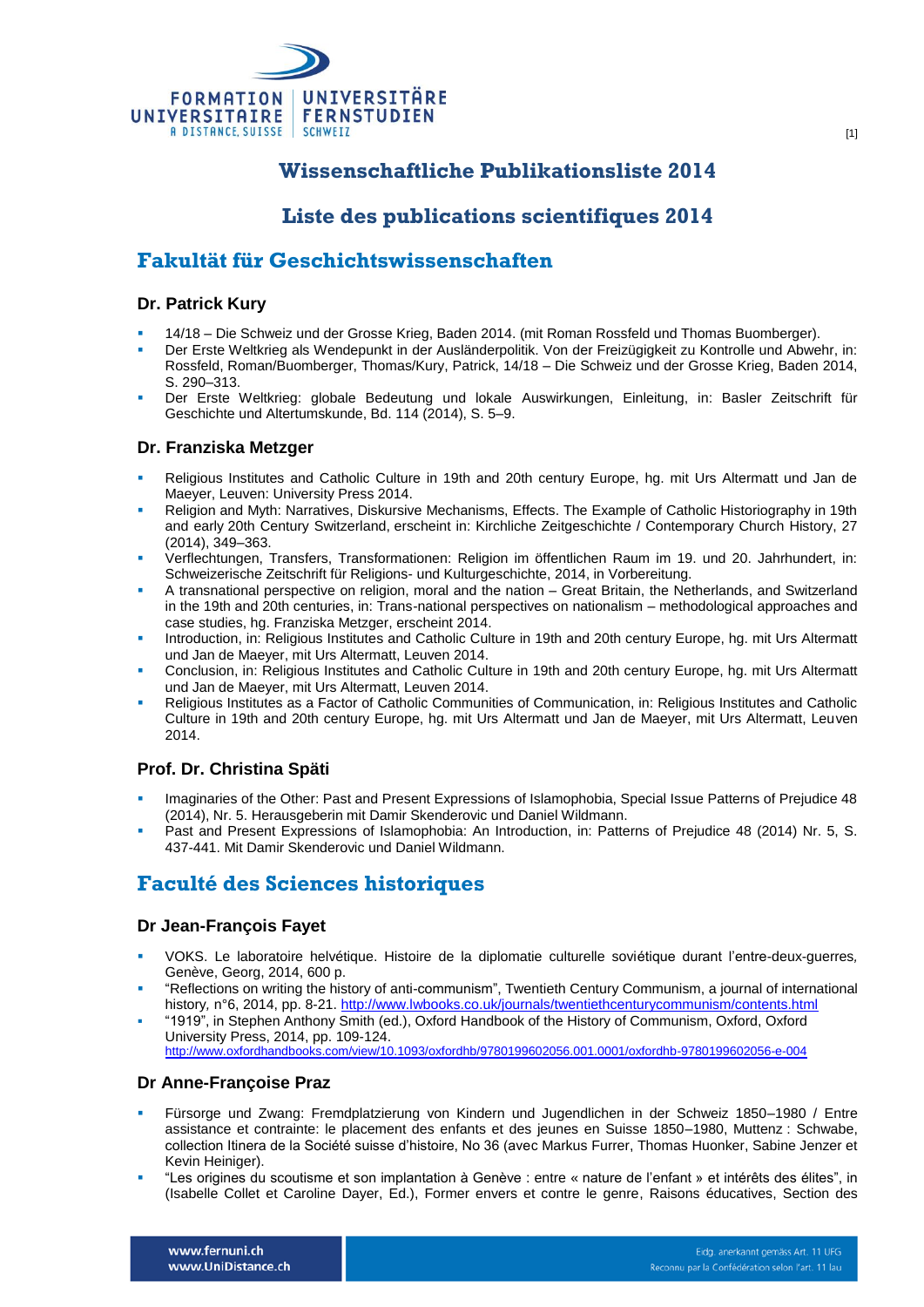

sciences de l'éducation de l'Université de Genève en partenariat avec De Boeck superieur (avec Christian Schiess).

- "L'éducation sexuelle, entre médecine, morale et pédagogie: débats transnationaux et réalisations locales (Suisse romande 1890-1930)", Paedagogica Historica – International Journal of the History of Education, 50/1, janvier 2014, pp. 165-181.
- "Century of the Child, The: Ellen Key", in Denis C. Phillips, ed., Stanford University, Encyclopedia of Educational Theory and Philosophy, Los Angeles, London, New Dehli, Singapore, Washington DC: Sage Reference, pp. 113-115.
- "Mariés pour le meilleur et pour le pire ? La création et les débuts du service de consultation conjugale", in David Loertscher (éd.), De la bienfaisance à la bientraitance. L'Office familial de Fribourg – une histoire centenaire, Fribourg : Office familial, pp. 38-50.
- Passagen Forschungskreis Migration und Geschlecht (Hrsg.), Vielfältig alltäglich: Migration und Geschlecht in der Schweiz.
- Sara Baumann, Migrantinnen als Akteurinnen.

#### **Dr Stéphanie Roulin**

- Transnational Anti-Communism in Cold War: Agents, Actions, and Networks. Avec Luc van Dongen et Giles Scott-Smith (éd.), Londres, Palgrave Macmillan, 2014.
- «A martyr factory? Roman Catholic crusade, Protestant missions, and anti-communist propaganda against Soviet anti-religious policies (1929-1937)», Twentieth Century Communism, 7/2014, p. 153-173.
- Rédaction des *Annales fribourgeoises* vol. 76 (2014), revue de la Société d'histoire du canton de Fribourg [\(www.shcf.ch\)](http://www.shcf.ch/).

# **Fakultät für Psychologie**

#### **Prof. Dr. phil. nat. Achim Elfering, Dozent**

- Aghayev, E., Elfering, A., Schizas, K., Mannion, A.F., & [SWISSSpine Registry Group.](http://www.ncbi.nlm.nih.gov/pubmed?term=SWISSSpine%20Registry%20Group%5BCorporate%20Author%5D) (2014). Factor analysis of the North American Spine Society Outcome Assessment Instrument: a study based on a spine registry of patients treated with lumbar and cervical disc arthroplasty. The Spine Journal, 14, 916-924. Doi: 10.1016/j.spinee.2013.07.446.
- Blasimann, A., Fleuti, U., Rufener, M., Elfering, A., & Radlinger, L. (2014). Electromyographic activity of back muscles during stochastic whole body vibration. Journal of Musculoskeletal and Neuronal Interactions, 14(3), 311-317.
- Elfering, A., Grebner, S., Schwander, L., & Wattinger, M. (2014). Sports after busy work: Work related cognitive failure corresponds to risk bearing and athletic injury. Psychological Writings, 7, 43-54. Doi: 10.5231/psy.writ.2014.0102
- Elfering, A., Käser, A., & Melloh, M. (2014). Relationship between depression and acute Low Back Pain at first medical consultation, three, and six weeks of primary care. Psychology, Health, and Medicine, 19, 235–246. Doi: 10.1080/13548506.2013.780131
- Elfering, A.,Nützi, M., Koch, P., & Baur, H. (2014). Workflow interruptions and failed action regulation in surgery personnel. Safety and Health at Work, 5, 1-6. Doi: 10.1016/j.shaw.2013.11.001.
- Elfering, A., Schade, V., Stöcklin, L., Baur, S., Burger, C., & Radlinger, L. (2014). Stochastic resonance wholebody vibration improves postural control in health-care professionals: A worksite randomised controlled trial. Workplace Health & Safety (formerly AAOHN Journal), 64, 187-196. Doi: 10.3928/21650799-20140422-04
- Elfering, A., Schade, V. Burger, C., Stöcklin, L., Baur, S., & Radlinger, L. (2014). Stochastic resonance training at work reduces musculoskeletal pain in nurses. In Vincent Duffy &Nancy Lightner (Eds.), Advances in Human Aspects of Healthcare (pp. 305-314). USA: AHFE Conference.
- Elfering, A., Rolli, C., Müller, U., Tamcan, Ö., & Mannion, A. F. Maladaptive back beliefs and low back pain in nurses: A longitudinal study. In Vincent Duffy &Nancy Lightner (Eds.), Advances in Human Aspects of Healthcare (pp. 315-323). USA: AHFE Conference.
- Kälin, W., Keller, A., Tschan, F., Elfering, A., & Semmer, N. (2014). Work Experiences and Well-Being in the First Years of Professional Work in Switzerland: A Ten-Year Follow-Up Study. In A. C. Keller, R. Samuel, M. M. Bergman & N. K. Semmer (Eds.), Psychological, Educational, and Sociological Perspectives on Success and Well-Being in Career Development (pp. 151-170). Springer Netherlands. Doi: 10.1007/978-94-017-8911-0
- Kottwitz, M. U., Grebner, S., Semmer, N. K., Tschan, F., & Elfering, A. (2014). Social stress at work and change in women's body weight. Industrial Health, 52, 163 –171. Doi: 10.2486/indhealth.2013-0155
- Kottwitz, M. U., Lachapelle, M., & Elfering, A. (2014). Time pressure, social work stressors and blood pressure in a team of seven it-workers during one week of intense work. International Journal of Psychology: A Biopsychosocial Approach(14), 51-70. doi: 10.7220/2345-024X.14.3
- Melloh, M., Elfering, A., Stanton, T., Barz, T., Aghayev, E., Röder, C., & Theis, J.-C. (2014). Low back pain risk factors associated with persistence, recurrence, and delayed presentation. Journal of Back and Musculoskeletal Rehabilitation, 27, 281–289. Doi: 10.3233/BMR-130445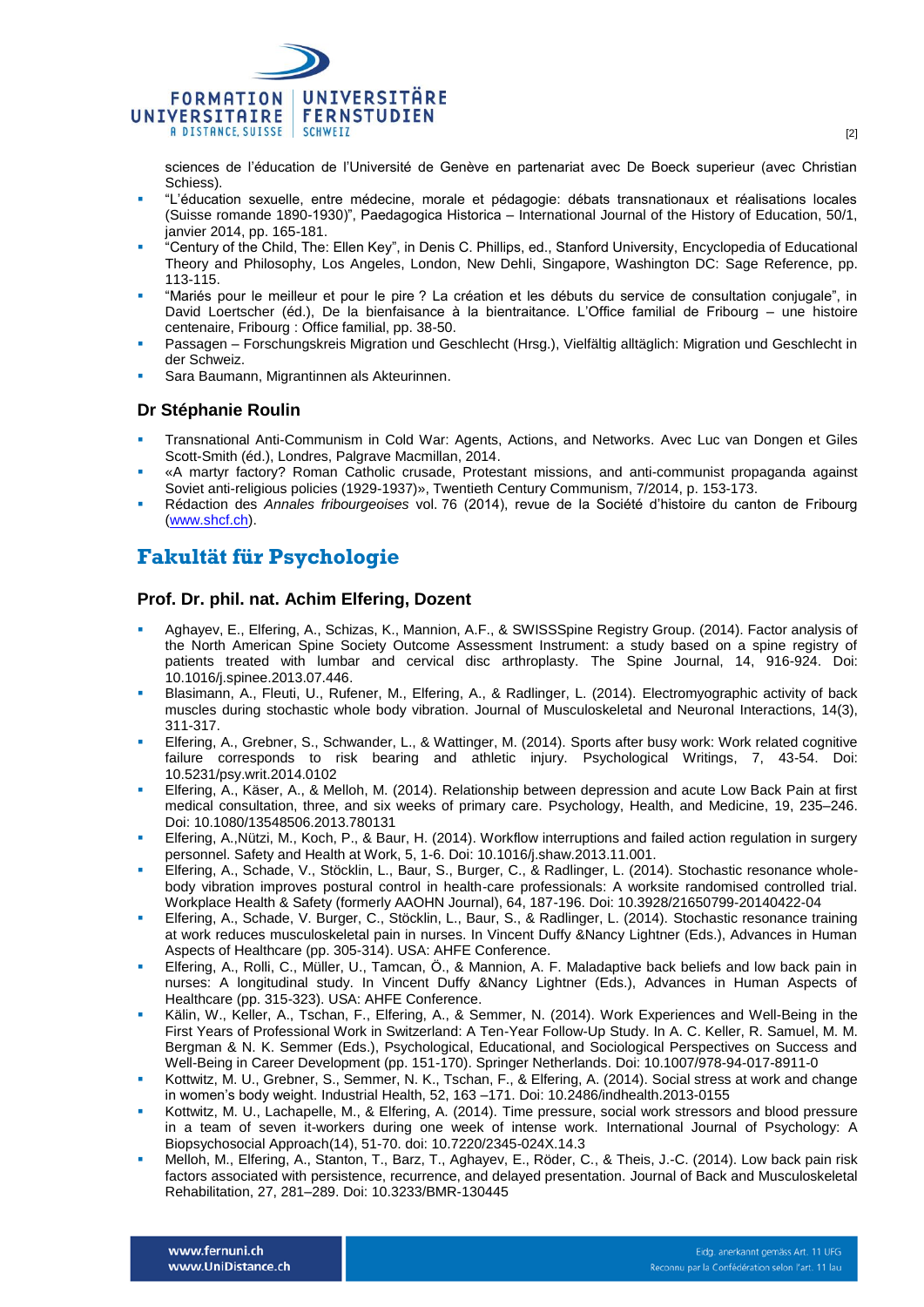

- Pereira, D., & Elfering, A. (2014). Social Stressors at Work and sleep quality on Sunday night the mediating role of psychological detachment. Journal of Occupational Health Psychology, 19, 85-95. Doi: 10.1037/a0034928
- Pereira, D., & Elfering, A. (2014). Social stressors at work, sleep fragmentation and psychosomatic complaints a longitudinal ambulatory field study. Stress & Health, 29, 240–252. Doi: 10.1002/smi.2494
- Pereira, D., Semmer, N. K., & Elfering, A. (2014). Illegitimate tasks and sleep quality: An ambulatory study. Stress and Health, 30, 209–221. Doi: 10.1002/smi.2599
- Semmer, N. K., Elfering, A., Baillod, J., Berset, M., & Beehr, T. (2014). Push and pull motivations for quitting: A three-wave investigation of predictors and consequences of turnover. Zeitschrift für Arbeits- und Organisationspsychologie, 58(4), 173-185.Doi: 10.1026/0932-4089/a000167.

### **PD Dr. Klemens Gutbrod**

- Lüthi, M., Henke, K., Gutbrod, K., Nyffeler, T., Chaves, S. & Müri, R.M. (2014). In your eyes only: deficits in executive functioning after frontal TMS reflect in eyemovements. Frontiers in Behavioral Neuroscience, 8, 1-9.
- Beck, J., Gralla, J., Fung, Ch., Ulrich, Ch. T., Schucht, P., Fichtner, J., Andereggen, L., Gosau, M., Hattingen, E., Gutbrod, K., Z'Graggen, W., Reinert, M., Hüsler, J., Ozdoba, Ch. & Raabe, A. (2014). Spinal cerebrospinal fluid leak as the cause of chronic subdural hematomas in nongeriatric patients. Journal of Neurosurgery.
- Eggen, C., Huber, O., Bär, A., Huber, O., Perrig, W., Müri, R. & Gutbrod\*, K. (2014). Impairments in an early stage of the decision-making process in patients with ventromedial prefrontal damage: preliminary results'. Neurocase (in press).
- Duss, S.B., Reber, T.P., Hänggi, J., Schwab, S., Wiest, R., Müri, R.M., Brugger, P., Gutbrod, K. & Henke, K. (2014). Unconscious relational encoding depends on hippocampus. Brain, 137, 3355-3370.
- Pflugshaupt, T., Nösberger, M., Gutbrod, K., Weber, K.P., Linnebank, M & Brugger, P. (2014).Bottom-up visual integration in the medial parietal lobe. Cerebral Cortex, Advance Acces doi: 10.1093/cercor/bhu256.
- Preisig, B.C., Eggenberger, N., Zito, G., Vanbellingen, T., Schumacher, R., Hopfner, S., Nyffeler, T., Gutbrod, K., Annoni, J.-M., Bohlhalter, S. & Müri, R.M. (2014). Perception of co-speech gestures in aphasic patients: A visual exploration study during the observation of dyadic conversations. Cortex (in press).

#### **Dr. phil. Nicola Jacobshagen**

- Krings, R., Jacobshagen, N., Keller, A., & Semmer, N. K. (May, 2014). Illegitimate tasks, Feelings of Resentment, and Recovery. Poster presented at the 2014 SIOP Conference in Honolulu, United States.
- Jacobshagen, N. (April, 2014). Appreciation at Work New Insights. Symposium presented at the 11th Conference of the European Academy of Occupational Health Psychology in London, U.K.
- Jacobshagen, N., & Semmer, N. K. (April, 2014). Appreciation at work: Causes and consequences a new perspective. Paper presented at the 11th Conference of the European Academy of Occupational Health Psychology in London, U.K.
- Pfister, I. B., Jacobshagen, N., Stocker, D., & Semmer, N. K. (April 2014). Appreciation at Work as a Predictor of Well-Being. Paper presented at the 11th Conference of the European Academy of Occupational Health Psychology in London, U.K.
- Stocker, S, Jacobshagen, N., Liechti, S., Stettler, S., Pfister, I., / Semmer, N.K. (April 2014). Appreciation at Work as a Longitudinal Predictor of Strain and Commitment Over and Above Other Resources. Paper presented at the 11th Conference of the European Academy of Occupational Health Psychology in London, U.K.

#### **Prof. Dr. Phil. Vinzenz Morger**

- Becker, E.S., Goetz, T., Morger, V. & Ranellucci, J. (2014). The Importance of Teacher's Emotions and Instructional Behavior for Their Student's Emotions - An Experience Sampling Analysis.
- Keller, M. M., Goetz, T., Becker, E.S., Morger, V., & Hensley, L. (2014). Feeling and Showing: A New Conceptualization of Dispositional Teacher Enthusiasm and Its Relation to Students' Interest. Learning and Instruction, 33, 29-38.

#### **Prof. Dr. rer. nat. Thomas Rammsayer**

- Rammsayer, T. H. (2014). No evidence for an ISI-induced interference effect on temporal processing of empty intervals. In G. R. Patching, M. Johnson, E. Borg, & Å. Hellström (Eds.), Fechner Day 2014 – Proceedings of the 30th Annual Meeting of the International Society for Psychophysics (p. 59). Lund, Sweden: The International Society for Psychophysics.
- Rammsayer, T. H. (2014). The effects of type of interval, sensory modality, base duration, and psychophysical task on the discrimination of brief time intervals. Attention, Perception, & Psychophysics, 76, 1185-1196.
- Rammsayer, T. H., Indermühle, R., & Troche, S. J. (2014). Psychological refractory period in introverts and extraverts. Personality and Individual Differences, 63, 10-15.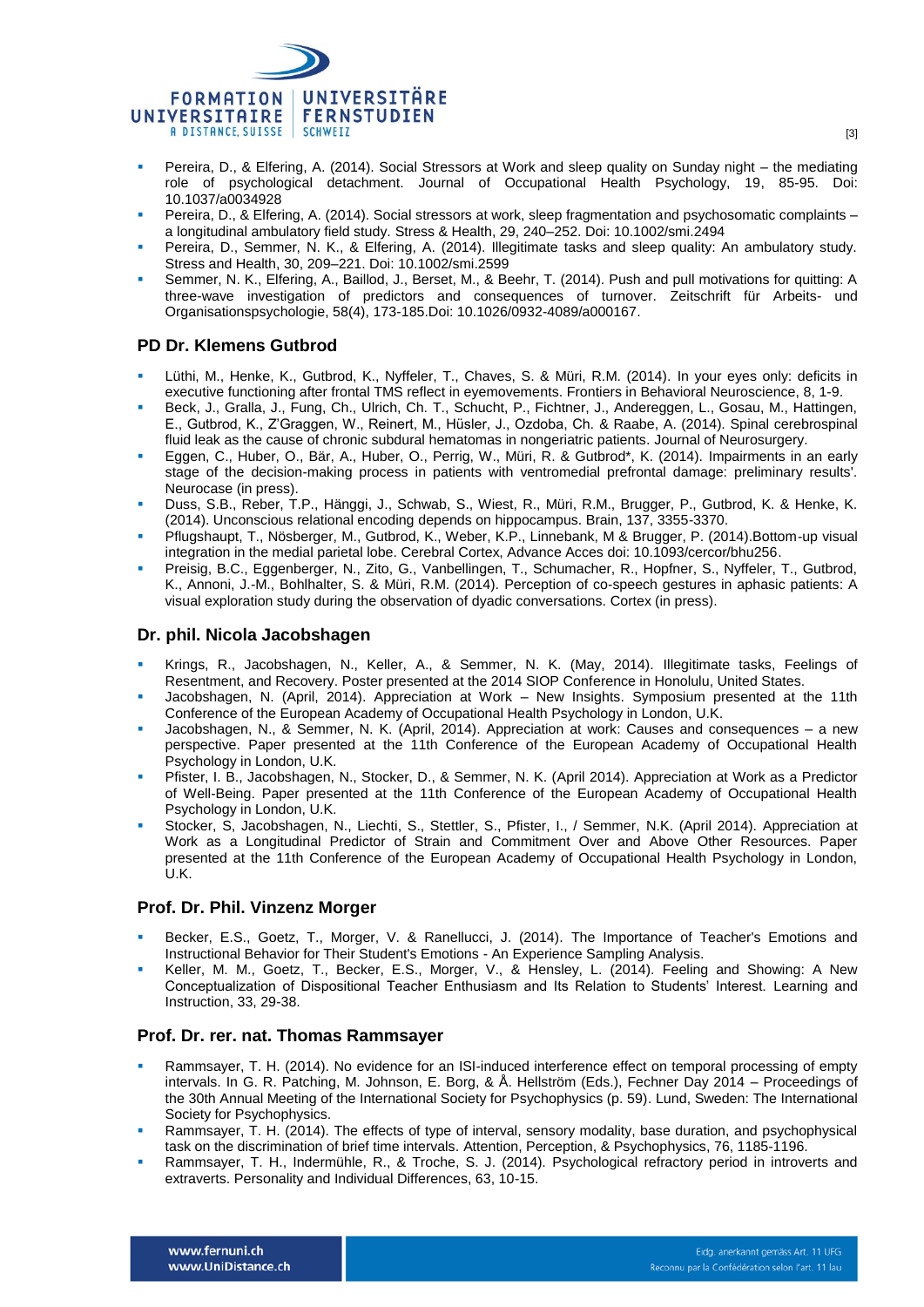

- Rammsayer, T. H. & Troche, S. J. (2014). Elucidating the internal structure of psychophysical timing performance in the sub-second and second range by utilizing confirmatory factor analysis. In H. Merchant & V. de Lafuente (Eds.), Neurobiology of interval timing (pp. 33-47). New York: Springer.
- Rammsayer, T. H. & Troche, S. J. (2014). Elucidating the internal structure of psychophysical timing performance in the sub-second and second range by utilizing confirmatory factor analysis. Advances in Experimental Medicine and Biology, 829, DOI 10.1007/978-1-4939-1782-2\_3.
- Rammsayer, T. H. & Troche, S. J. (2014). In search of the internal structure of the processes underlying interval timing in the sub-second and second range: A confirmatory factor analysis approach. Acta Psychologica, 147, 68-74.
- Rammsayer, T. H. & Verner, M. (2014). The effect of nontemporal stimulus size on perceived duration as assessed by the method of reproduction. Journal of Vision, 14(5):17, 1–10, http://www.journalofvision.org/content/14/5/17, doi:10.1167/14.5.17.
- Stauffer, C. C., Troche, S. J., Schweizer, K. & Rammsayer, T. H. (2014). Intelligence is related to specific processes in visual change detection: Fixed-links modeling of hit rate and reaction time. Intelligence, 43, 8-20.
- Troche, S. J., Mosimann, M. & Rammsayer, T. H. (2014). Die Vorhersage des Studienerfolgs im Masterstudiengang Psychologie durch Schul-und Bachelorstudienleistungen. Beiträge zur Hochschulforschung, 36, 30-45.
- Troche, S. J., Wagner, F. L., Völcke, A., Roebers, C. M., & Rammsayer, T. H. (2014). Individual differences in working memory capacity explain the relationship between general discrimination ability and psychometric intelligence. Intelligence, 44, 40-50.
- Voelke, A. E., Troche, S. J., Rammsayer, T. H., Wagner, F. L., & Roebers, C. M. (2014). Relations among fluid intelligence, sensory discrimination and working memory in middle to late childhood – A latent variable approach. Cognitive Development, 32, 58-73.
- Wagner, F. L., Rammsayer, T. H., Schweizer, K., & Troche, S. J. (2014). Relations between the attentional blink and aspects of psychometric intelligence: A fixed-links modeling approach. Personality and Individual Differences, 58, 122-127.

## **Prof. Dr. phil. Willibald Ruch**

- Hofmann, J., Platt, T., Ruch, W., Niewiadomski, R., & Urbain, J. (in press). The influence of a virtual companion on amusement when watching funny films. Motivation and Emotion.
- Weber, M., Wagner, L., & Ruch, W. (2014). Positive feelings at school: On the relationships between students' character strengths, school-related affect, and school functioning. Journal of Happiness Studies. Advance online publication. doi:10.1007/s10902-014-9597-1
- Hofmann, J., & Ruch, W. (in press). Cheerfulness. In S. Lopez (ed.) Encyclopedia of Positive Psychology, 2nd edition. Hoboken, NJ: Wiley.
- Kamble, S. V., Proyer, R. T., & Ruch, W. (2014). Gelotophobia in India: The assessment of the fear of being laughed at with the Kannada version of the GELOPH<15>. Psychological Studies. Advance online publication. doi:10.1007/s12646-014-0254-x
- Ruch, W., Proyer, R. T., & Platt, T (in press). Dispositions towards being laughed at and ridicule: Gelotophobia and more … what we know and we would like to know. Impuls - Journal of Psychology.
- Singh, K., Ruch, W., & Junnarkar, M. (2014). Effect of the demographic variables and psychometric properties of the Personal Well-being Index for school children in India. Child Indicators Research. Advance online publication. doi: 10.1007/s12187-014-9264-4
- Proyer, R. T., Wellenzohn, S., Gander, F., & Ruch, W. (2014). Toward a better understanding of what makes positive psychology interventions work: Predicting happiness and depression from the person × intervention-fit in a follow-up after 3.5 years. Advance online publication. Applied Psychology: Health and Well-Being. doi:10.1111/aphw.12039
- Ruch, W., Platt, T., & Hofmann, J. (2014). The character strengths of class clowns. Frontiers in Psychology. doi: 10.3389/fpsyg.2014.01075
- Martínez-Martí, M. L., & Ruch, W. (2014). Character strengths and well-being across the life span: Data from a representative sample of German-speaking adults living in Switzerland. Frontiers in Psychology, 5, 1253. doi:10.3389/fpsyg.2014.01253
- Ruch, W., Platt, T., Hofmann, J., Niewiadomski, R., Urbain, J., Mancini, M., & Dupont, S. (2014). Gelotophobia and the challenges of implementing laughter into virtual agents interactions. Frontiers in Human Neuroscience, 8, 928. doi:10.3389/fnhum.2014.00928
- Berthold, A., & Ruch, W. (2014). Satisfaction with life and character strengths of non-religious and religious people: It's practicing one's religion that makes the difference. Frontiers in Psychology, 5, 876. doi:10.3389/fpsyg.2014.00876
- Ruch, W., Martínez-Martí, M. L., Heintz, S., & Brouwers, S. A. (2014). Short Form of the Orientations to Happiness Questionnaire for the German-speaking countries: Development and analysis of the psychometric properties. Swiss Journal of Psychology, 73, 225-234. doi: 10.1024/1421-0185/a000141
- Weber, M., Ruch, W., Riemann, R., Spinath, F. M., & Angleitner, A. (2014). A twin study on humor appreciation: The importance of separating structure and content. Journal of Individual Differences, 35, 130-136. doi: 0.1027/1614-0001/a000136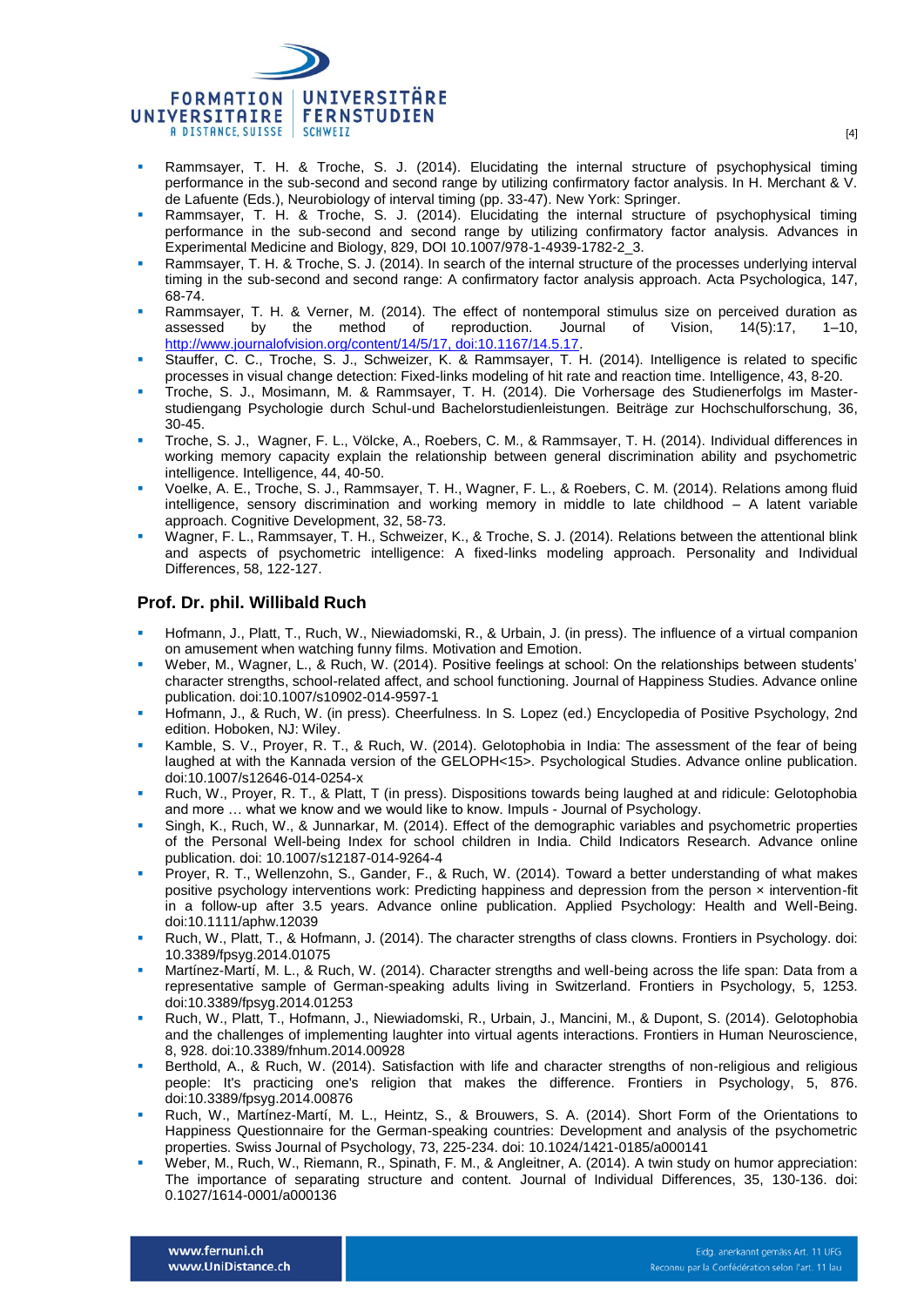

- Harzer, C., & Ruch, W. (2014). The role of character strengths for task performance, job dedication, interpersonal facilitation, and organizational support. Human Performance, 27, 183-205. doi:10.1080/08959285.2014.913592
- Dionigi, A., Ruch, W., & Platt, T. (2014). Components and determinants of the shift between the own persona and the clown persona: A hierarchical analysis. European Journal of Humour Research, 1 (4), 58-80.
- Carretero-Dios, H., Benítez, I., Delgado-Rico, E., Ruch, W., & López-Benítez, R. (2014). Temperamental basis of sense of humor: The Spanish long form of the trait version of the State-Trait-Cheerfulness-Inventory. Personality and Individual Differences, 68, 77-82. doi:10.1016/j.paid.2014.03.045
- Ruch, W., Martínez-Martí, M. L., Proyer, R. T., & Harzer, C. (2014). The Character Strengths Rating Form (CSRF): Development and initial assessment of a 24-Item rating scale to assess character strengths. Personality and Individual Differences, 68, 53-58. doi:10.1016/j.paid.2014.03.042
- Ruch, W., & Hofmann, J. (2014). Factor analysis of humor items. In S. Attardo (Ed.), Encyclopedia of humor studies (pp. 226-228). Thousand Oaks, CA: Sage.
- Ruch, W., & Platt, T. (2014). Smiling and laughter: Expressive patterns. In S. Attardo (Ed.), Encyclopedia of humor studies (pp. 702-705). Thousand Oaks, CA: Sage.
- Ruch, W., & Heintz, S. (2014). Factor analysis of humor scales. In S. Attardo (Ed.), Encyclopedia of humor studies (pp. 228-231). Thousand Oaks, CA: Sage.
- Ruch, W., & Heintz, S. (2014). Test measurements of humor. In S. Attardo (Ed.), Encyclopedia of humor studies (pp. 759-761). Thousand Oaks, CA: Sage.
- Platt, T., & Ruch, W. (2014). 3 WD Humor Test. In S. Attardo (Ed.), Encyclopedia of humor studies (pp. 763- 765). Thousand Oaks, CA: Sage.
- Hofmann, J., & Ruch, W. (2014). Cheerfulness, seriousness, and humor. In S. Attardo (Ed.), Encyclopedia of humor studies (pp. 118-120). Thousand Oaks, CA: Sage.
- Proyer, R. T., Gander, F., Wellenzohn, S., & Ruch, W. (2014). Positive psychology interventions in people aged 50-79 years: Long-term effects of placebo-controlled online-interventions on well-being and depression. Aging & Mental Health, 18, 997-1005. doi:10.1080/13607863.2014.899978
- Ruch, W. (2014). Cheerfulness. In A. C. Michalos (Ed.), Encyclopedia of Quality of Life Research (pp. 658-662). Dordrecht, The Netherlands: Springer.
- Ďurka, R., & Ruch, W. (2014). Osobnosť typu D v populácii slovenských univerzitných študentov: Psychometrické kvality dotazníka DS14. Československá psychologie. (Type D personality in the population of Slovak university students: Psychometric properties of DS14). Československá psychologie, 58, 62-71.
- Ruch, W., & McGhee, P. E. (2014). Humor intervention programs. In A. C. Parks & S. M. Schueller (Eds.), Handbook of Positive Psychological Interventions (pp. 179-193). Oxford: Wiley-Blackwell.
- Ruch, W., Hofmann, J., Platt, T., & Proyer, R. T. (2014). The state-of-the art in gelotophobia research: A review and some theoretical extensions. Humor: International Journal of Humor Research, 27, 23-45. doi:10.1515/humor-2013-0046
- Auerbach, S., Hofmann, J., Platt, T., & Ruch, W. (2014). An investigation of the emotions elicited by hospital clowns in comparison to circus clowns and nursing staff. European Journal of Humour Research, 1(3), 26-54.
- Güsewell, A., & Ruch, W. (2014). Are musicians particularly sensitive to beauty and goodness? Psychology of Aesthetics, Creativity, and the Arts, 8, 96-103. doi:10.1037/a0035217
- Proyer, R. T., Wellenzohn, S., & Ruch, W. (2014). Character and dealing with laughter: The relation of self- and peer-reported strengths of character with gelotophobia, gelotophilia, and katagelasticism. The Journal of Psychology: Interdisciplinary and Applied, 148, 113-132. doi:10.1080/00223980.2012.752336
- Proyer, R. T., Gander, F., Wellenzohn, S., & Ruch, W. (2014). The European Football Championship as a positive festivity: Changes in strengths of character before, during, and after the EURO 2008 in Switzerland. In H. Águeda Marujo & L. M. Neto (Eds.), Positive nations and communities (Vol. 6; Cross-cultural advancements in positive psychology; pp. 119-134). Dordrecht, NL: Springer.
- Ruch, W., Weber, M., Park, N., & Peterson, C. (2014). Character strengths in children and adolescents: Reliability and initial validity of the German Values in Action Inventory of Strengths for Youth (German VIA-Youth). European Journal of Psychological Assessment, 30, 57-64. doi:10.1027/1015-5759/a000169
- Hofmann, J., Ruch, W., Platt, T, & Auerbach, S. (2014). Humor als Ressource im Alter: Zur Fähigkeit, über sich selber lachen zu können. ProAlter, 4, 49-51.

#### **Dipl.-Psych. Lisa Wagner**

- Weber, M., Wagner, L., & Ruch, W. (2014). Positive feelings at school: On the relationships between students' character strengths, school-related affect, and school functioning. Journal of Happiness Studies. Advance online publication. doi:10.1007/s10902-014-9597-1.
- Wagner, L., Conrad, D., Gajić, N., Kácha, O., Martinović, K., Skvortsova, A., van Doeselaar, L., & Voitenko, D. (2014). Examining adolescents' well-being: How do the orientations to happiness relate to their leisure time activities? Journal of European Psychology Students, 5(2), 8-12. doi:10.5334/jeps.bv.
- Wagner, L. (2014, July). Glück und Psychologie. Vortrag im Rahmen des Seminars "Was bedeutet Glück? Aktuelles aus der Glücksforschung" der Friedrich-Ebert-Stiftung, Kurt-Schumacher-Akademie Bad Münstereifel, Deutschland.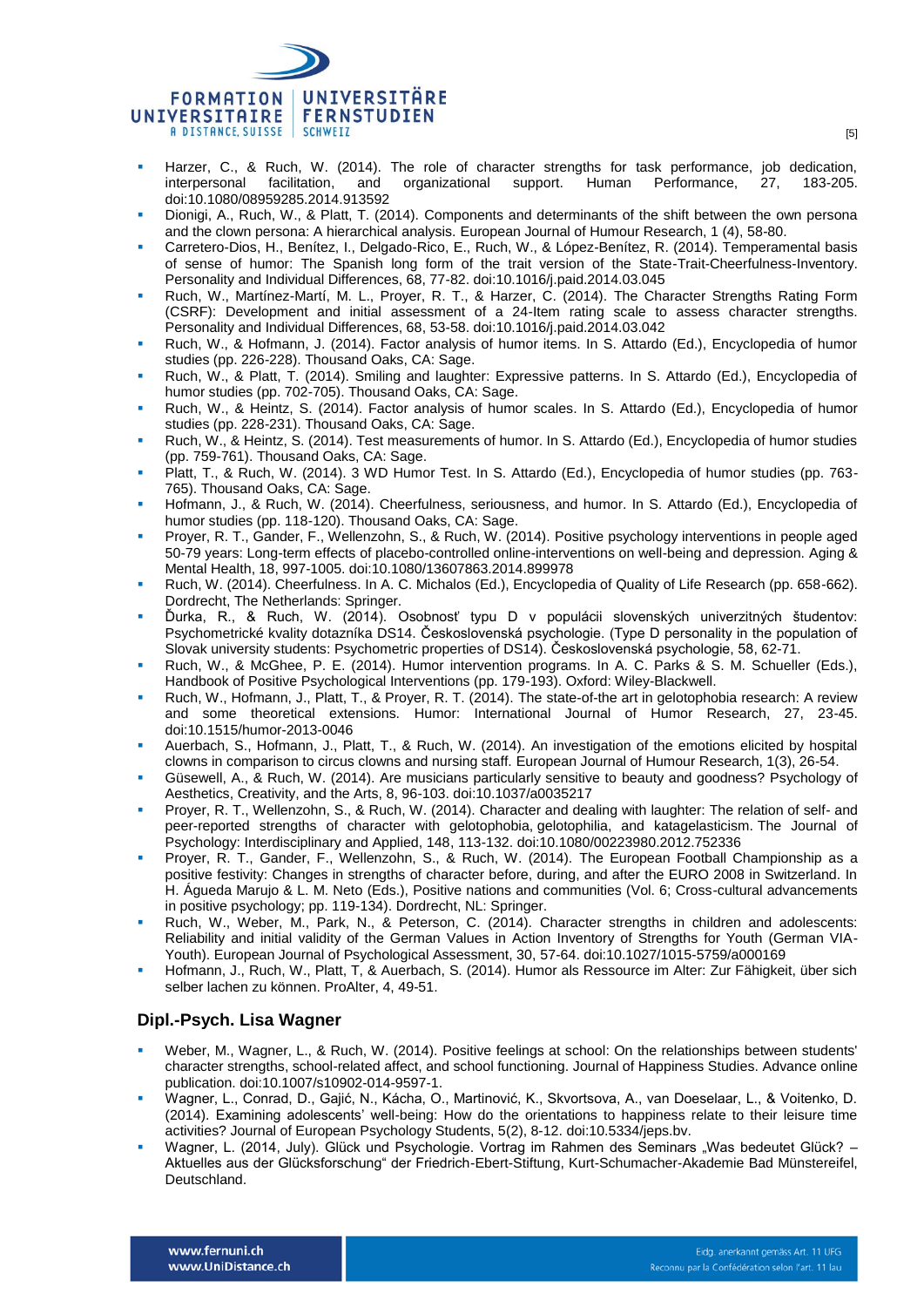

- Wagner, L., & Ruch, W. (2014, July). Investigating the relationships of Big Five personality traits and character strengths with educational outcomes in adolescents. Paper presented at the 17th European Conference on Personality, Lausanne, Switzerland.
- Wagner, L., & Ruch, W. (2014, July). Application of character strengths and positive experiences at school. In W. Ruch & M. L. Martinez (Chairs), Recent research on character strengths. Symposium conducted at the 7th European Conference on Positive Psychology, Amsterdam, Netherlands.
- Wagner, L., Conrad, D., van Dooselaar, L., Gajić, N., Kácha, O., Martinović, K., Skvotsova, A. & Voitenko, D. (2014, July). Adolescents' orientations to happiness and well-being: Preliminary results of a study in eight European countries. Poster presented at the 7th European Conference on Positive Psychology, Amsterdam, Netherlands.
- Wagner, L., Weber, M., & Ruch, W. (2014, May). Good character at school: Further evidence for the relationship between character strengths, positive classroom behavior, and school achievement. Poster presented at the 11th LiMaDoKo of the Department of Psychology at the University of Zurich, Zurich, Switzerland. (2. Preis in der Kategorie "Doktorat").
- Homberger, I., Wagner, L., & Ruch, W. (2014, May). Charakterstärken in der Schule und deren Zusammenhang mit positiven Schulerfahrungen von Jugendlichen. Poster presented at the 11th LiMaDoKo of the Department of Psychology at the University of Zurich, Zurich, Switzerland.
- Faschinger, S., Wagner, L., & Ruch, W. (2014, May). Positive Schulerfahrungen von Jugendlichen: Eine Studie zu Orientierungen zum Glück, Zielorientierungen und positivem Erleben in der Schule. Poster presented at the 11th LiMaDoKo of the Department of Psychology at the University of Zurich, Zurich, Switzerland.

## **Prof. Dr. phil. Hansjörg Znoj**

- Bachmann, M., Znoj, H.J., & Hämmerli, K. (2014). A Longitudinal Study of Mental Health in Emerging Adult. Swiss Journal of Psychology, 73 (3), 135 – 141. doi: 10.1024/1421- 0185/a000132.
- Brodbeck, J., Stulz, N., Itten, S., Regli, D., Znoj, H., & Caspar, F. (2014). The structure of psychopathological symptoms and the associations with DSM-diagnoses in treatment seeking individuals. Comprehensive psychiatry, 55(3), 714-726.
- Brodbeck, J., Bachmann, M., Brown, A., & Znoj, H.J. (2014). Effects of depressive symptoms on antecedents of lapses during a smoking cessation attempt: An ecological momentary assessment study. Addiction. doi: 10.1111/add.12563.
- Flückiger, C., Zinbarg, R. E., Znoj, H.J., & Ackert, M. (2014). Resource Activation in Generalized Anxiety—An Observer-Based Microprocess Analysis of Patients' In- Session Outcomes. Psychotherapy, 51(4), 535-545. doi:10.1037/a0034119.
- Frischknecht, E., Berger, T., Stalder-Lüthy, F., Znoj, H., & Hofer, H. (2014). OSCAR–ein internetbasiertes Unterstützungsprogramm für Angehörige von Menschen mit einer Hirnverletzung: Pilotstudie. Zeitschrift für Neuropsychologie, 25(2), 77-88.
- Hofer, H., Holtforth, M. G., Lüthy, F., Frischknecht, E., Znoj, H., & Müri, R. M. (2014). The potential of a mindfulness-enhanced, integrative neuro-psychotherapy program for treating fatigue following stroke: a preliminary study. Mindfulness, 5(2), 192-199.
- Ramseyer, F., Kupper, Z., Caspar, F., Znoj, H., & Tschacher, W. (2014). Time-series panel analysis (TSPA): Multivariate modeling of temporal associations in psychotherapy process. Journal of consulting and clinical psychology, 82(5), 828.
- Widmer, A., Regli, D., Frei, L., & Znoj, H. (2014). Zusammenhänge zwischen sozialer Unterstützung und Suizidalität bei homo- und bisexuellen Personen. Zeitschrift für Sexualforschung, 27(3), 220-236. doi: 10.1055/s-0034-1385057

# **Faculté de Psychologie**

#### **Prof. Dr Pierre-Noël Barrouillet**

- Barrouillet, P., & Camos, V. (2014). On the Proper Reading of the TBRS Model: Reply to Oberauer and Lewandowsky (2014). Frontiers in Psychology, 5:1331, doi:10.3389 / fpsyg.2014.01331
- Camos, V., & Barrouillet, P. (2014). Attentional and non-attentional systems in the maintenance of verbal information in working memory: the executive and phonological loops. Frontiers in Human Neuroscience, 8:900, doi:10.3389/fnhum.2014.00900
- Vergauwe, E., Langerock, N., & Barrouillet, P. (2014). Maintaining bindings between features in visual working memory requires no more attention than maintaining the features themselves. Canadian Journal of Experimental Psychology, 68, 158-162.
- Langerock, N., Vergauwe, E., & Barrouillet, P. (2014). The maintenance of cross-domain associations in the episodic buffer. Journal of Experimental Psychology: Learning, Memory, and Cognition, 40, 1096-1109.
- Vergauwe, E., Camos, V., & Barrrouillet, P. (2014). The impact of storage on processing: How is information maintained in working memory? Journal of Experimental Psychology: Learning, Memory, and Cognition, 40, 1072-1095.
- Lucidi, A., Loaiza, V., Camos, V., & Barrouillet, P. (2014). Assessing working memory through time-constrained elementary activities. Journal of General Psychology, 141, 98-112.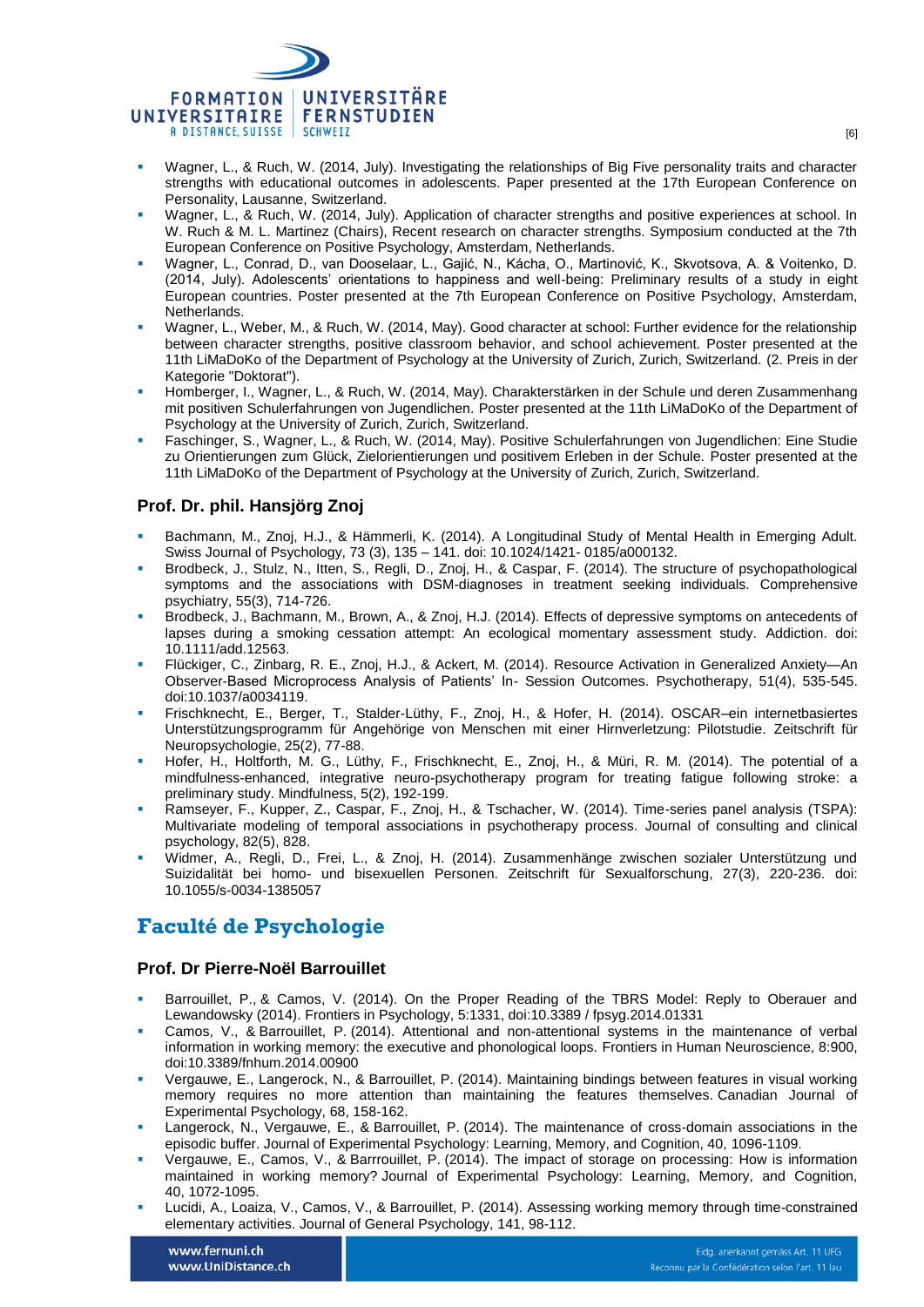

- Gauffroy, C., & Barrouillet, P. (2014). Conditional reasoning in context: A developmental dual process account. Thinking & Reasoning, 20, 372-384.
- Camos, V., & Barrrouillet, P. (2014). Le développement de la mémoire de travail : Perspectives dans le cadre du modèle de partage temporel des ressources. Psychologie Française, 59, 21-39.

### **M Sc Sophie Geislich**

- Geistlich, S., Kieng, S., & Lecerf, T. (2014, July). Relationships between WISC-IV scores, self-perceived ability and self-esteem. Poster session presented at the 9th meeting of the International Test Commission, San Sebastian, Spain.
- Kieng, S., Favez, N., Rossier, J., Geistlich, S., & Lecerf, T. (2014, July). On the Myth and the Reality of the Long-Term Stability of French WISC-IV Scores. Paper presented at the 9th meeting of the International Test Commission, San Sebastian, Spain.
- Geistlich, S., Kieng, S., & Lecerf, T. (2014, Juin). Les performances des enfants HPI dans le WISC-IV sont-elles plus variables que celles d'enfants tout venants ? Poster session présenté aux XXIème Journées Internationales de Psychologie Différentielle, Paris, France.

#### **Prof. Dr Paolo Ghisletta**

- Ghisletta, P., Bäckman, L., Bertram, L., Brandmaier, A. M., Gerstorf, D., Liu, T., & Lindenberger, U. (2014). The Val/Met polymorphism of the Brain-Derived Neurotrophic Factor (BDNF) gene predicts decline in perceptual speed in older adults. Psychology and Aging, 29, 384-392.
- Persson, N., Ghisletta, P., Dahle, C. L., Bender, A. R., Yang, Y., Yuan, P., Daugherty, A. M., & Raz, N. (2014). Regional brain shrinkage over two years : Individual differences and effects of pro-inflammatory genetic polymorphisms. Neuroimage, 103, 334-348.
- Straccia, C, Ghisletta, P., Detraux, J.-J., & Barisnikov, K. (2014). Psychometric properties and normative data of the French Developmental Behaviour Checklist - Adult version. Research in Developmental Disabilities, 35, 982-991.
- Ghisletta, P., Aichele, Stephen, Rabbitt, P. (2014). Longitudinal data mining to predict survival in a large sample of adults. In Gilli, M., González-Rodríguez, G., & Nieto-Reyes, A. (Eds.), Proceedings in Computational Statistics 2014. The Hague, Netherlands : The International Statistical Institute/International Association for Statistical Computing.
- Ghisletta, P. (2014). Recursive partitioning to study terminal decline in the Berlin Aging Study. In McArdle, J. J. & Ritschard, G. (Eds.), Contemporary issues in exploratory data mining in the behavioral sciences (pp. 405-428, Quantitative Methodology Series), New York, USA : Routledge.

## **B Sc Fanny Lalot,**

 Lalot, F., Delplanque, S., & Sander, D. (2014). Mindful regulation of positive emotions: a comparison with reappraisal and expressive suppression. Frontiers in Psychology, 5, 243. doi:10.3389/fpsyg.2014.00243.

## **Prof. Ass. Dr Gaëlle Molinari**

- Berney, S., Bétrancourt, M., Molinari, G., & Hoyek, N. (2014). How spatial abilities and dynamic visualizations interplay when learning functional anatomy with 3D anatomical models. Anatomical Sciences Education, paper accepted with minor revisions.
- Lavoué, E., Molinari, G., Prié, Y., & Khezami, S. (2014). Reflection-in-Action Markers for Self-Reflection on Collaboration in Computer-Supported Collaborative Learning Settings. Computers & Education, submitted paper.
- Molinari, G. (2014). From Learners' Concept Maps of their Similar or Complementary Prior Knowledge to Collaborative Concept Map: Dual Eye-Tracking and Concept Map Analyses. Psychologie Française, paper in revision.
- Heutte, J., Caron, P.-A., Molinari, G., & Rosselle, M. (2014). Persistance des apprenants dans les dispositifs collaboratifs à distance : Comment mieux intégrer la perception de leur espace d'action ainsi que les composantes motivationnelles et émotionnelles ? Symposium dans le cadre du 28ème Congrès de l'Association internationale de pédagogie universitaire (AIPU), Pédagogie universitaire : Entre recherche et enseignement. Mons, Belgique, 18-22 mai.
- Molinari, G., Bétrancourt, M., & Lavoué, E. (2014). Les émotions dans l'apprentissage collaboratif à distance : Quels outils pour les accompagner ? Colloque international sur les TIC en éducation : bilan, enjeux actuels et perspectives futures. Montréal, Canada, 1-2 mai 2014.
- Molinari, G., Caron, P.-A., Heutte, J., Lavoué, E., & Rosselle, M., (2014). Engagement et persévérance dans les dispositifs de formation en ligne : Quels facteurs, comment les évaluer, comment les renforcer?. Atelier dans le cadre du Colloque Francophone International sur la Formation Supérieure à l'Ère du Numérique. E-learning 3.0 : quel avenir pour la formation supérieure? Genève, Suisse, 17-18 octobre 2014.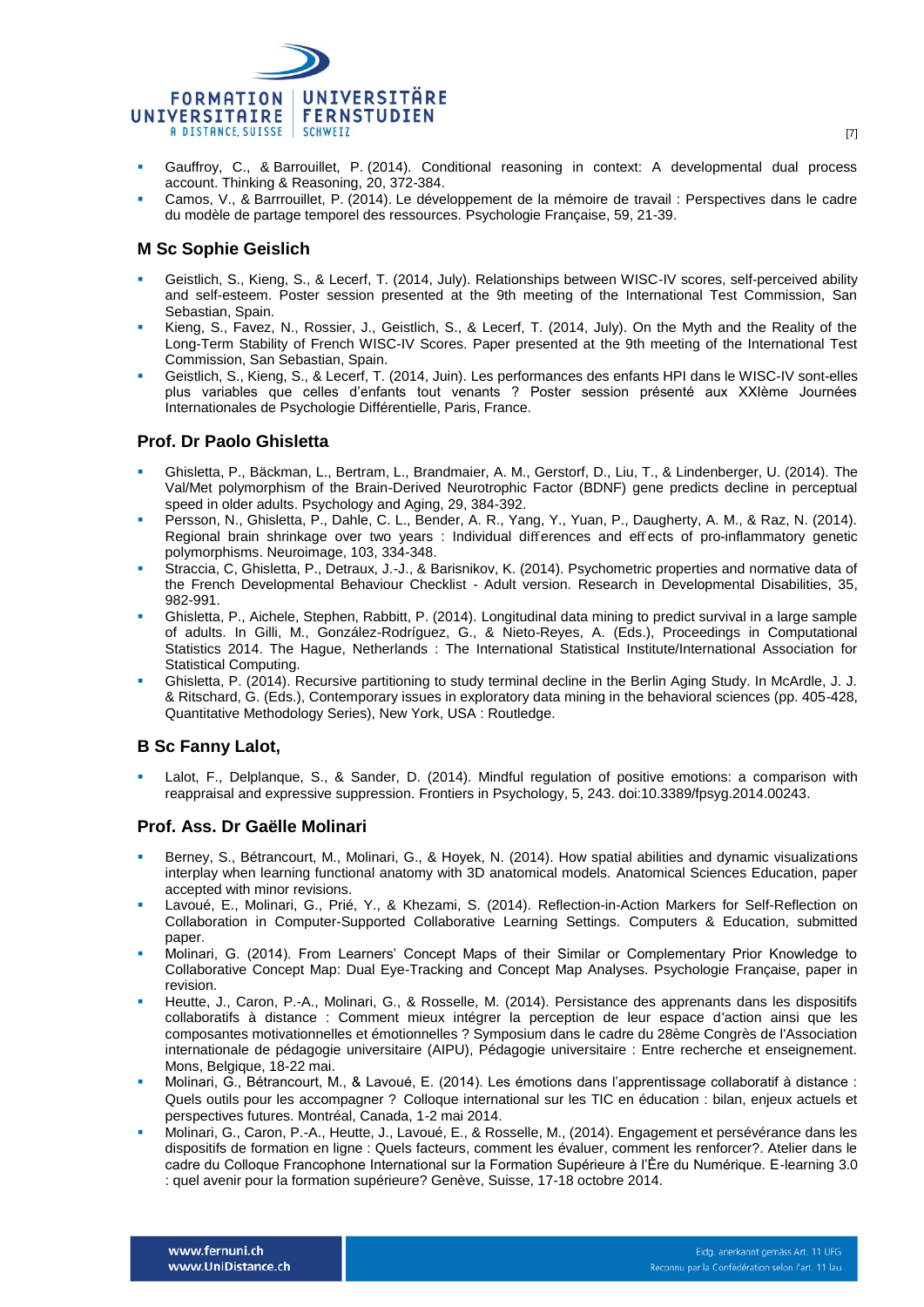

# **Dr Thierry Lecerf**

- Lecerf, T. (2014). Influence de la culture et du milieu socioéconomique sur les performances cognitives. Revue de Neuropsychologie. Neurosciences cognitives et cliniques, 6, 191-200. doi: 10.1684/nrp.2014.307.
- Weber, K, Canuto, A, Giannakopoulos, P, Mouchiana, A, Meiler-Mititelub, C, Meilerd, A, De Ribaupierre, A. (2014). Personality, psychosocial and health-related predictors of quality of life in old age. Aging & Mental Health, 1-8. doi: 10.1080/13607863.2014.920295.
- Canivez, G. L, Golay, P, Lecerf, T, & Watkins, M. J. (2014). Construct Validity of WISC–IV: Bayesian Structural Equation Modeling with a Large US Sample. Paper presented at the ICAP 2014, Paris.
- Geistlich, S, Kieng, S, & Lecerf, T. (2014). Les performances des enfants HPI dans le WISC-IV sont-elles plus variables que celles d'enfants tout venants ? . Paper presented at the 21e Journées Internationales de psychologie différentielle, Paris.
- Geistlich, S, Kieng, S, & Lecerf, T. (2014). Relationships between WISC-IV scores, self-preceived ability and self-esteem. Paper presented at the The 9th Conference of the International Test Commission, San Sebastian, Spain.
- Golay, P, Lecerf, T, Watkins, M. J, & Canivez, G. L. (2014). Secondary interpretation of WISC-IV subtests with a lSecondary interpretation of WISC-IV subtests with a large referred US sample: a Bayesian structural equation modeling studyarge referred US sample: a Bayesian structural equation modeling study. Paper presented at the ITC 2014, San Sebastian.
- Golay, P, Lecerf, T, Watkins, M. J, & Canivez, G. L. (2014). Bayesian Structural Equation Modeling of the WISC-IV with a Large Referred US Sample. Paper presented at the ITC, San Sebastian.
- Kieng, S, Favez, N, Rossier, J, Geistlich, S, & Lecerf, T. (2014). On the Myth and the reality of the long-term stability of the French WISC-IV scores. Paper presented at the ITC 2014, San Sebastian.
- Kieng, S, Golay, P, & Lecerf, T. (2014). Evaluation du fonctionnement différentiel des items et de l'influence de diverses variables sociodémographiques dans les sous-tests du WISC-IV. . Paper presented at the 21ème Journées Internationales de psychologie différentielle, Paris.
- Lecerf, T. (2014). 30-second interval performance on the coding and the symbol search subtests of the WISC-IV : still WISC folklore\*. Paper presented at the ITC 2014, San Sebastian.
- Lecerf, T. (2014). Influence de la culture et du milieu socioéconomique sur les performances cognitives. Paper presented at the 38èmes Journées de printemps de la SNLF, Fribourg.

#### **M Sc Benoit Riou**

- Riou, B., Rey, A.E., Vallet, G.T., Cuny, C., & Versace, R. (in press). Percetual processing affects the reactivation of sensory dimension during categorization task. The Quaterly Journal of Experimental Psychology.
- Rey, A.E., Riou, B., Muller, D., Dabic, S., & Versace, R. (in press). The mask who wasn't there : visual masking without the perceptual absence of the mask. Journal of Experimental Psychology : Learning, Memory, & Cognition.
- Rey, A.E., Riou, B., & Versace, R. (2014). Demonstration of an Ebbinghaus illusion at a memory level : manipulation of the memory size and not the perceptual size. Experimental Psychology. doi:10.1027/1618- 3169/a000258
- Rey, A.E., Riou, B., Cherdieu, M., & Versace, R. (2014). When memory components act as perceptual components: Facilitatory and interference effects in a visual categorization task. Journal of Cognitive Psychology, 26, 221-231.
- Versace, R., Vallet, G.T., Riou, B., Lesourd, M., Labeye, E., & Brunel, L. (2014). Act-in: an integrated view of memory mechanisms. Journal of Cognitive Psychology, 26, 208-306.

# **Fakultät für Rechtswissenschaft**

#### **Prof. Dr. Andrea Büchler**

- Die Zukunft von Ehe, Partnerschaft und einfachen Lebensgemeinschaften. Gedanken zum Verhältnis des Rechts zu den verschiedenen Beziehungsarrangements, FamPra.ch 2014, 797 – 808.
- Bemerkungen zu Cour Européenne des droits de l'homme, Arrêt du 26 juin 2014 en la cause de Mennesson contre France – 65192/11, FamPra.ch 2014, 1072 ff., 1084 – 1087.
- Bemerkungen zu Verwaltungsgericht Kanton St.Gallen, Entscheid vom 19. August 2014, betreffend Anerkennung eines im Ausland von einem gleichgeschlechtlichen Paare unter Beizug einer Leihmutter begründeten Kindesverhältnisses, FamPra.ch 2014, 1054 ff., 1069 – 1071.
- Medically Assisted Reproduction in Egypt, Iran, Saudi Arabia and the United Arab Emirates. Sunni and Shia Legal Debates, European Journal of Law Reform, Vol. 16, 2/2014, 430 – 464 (together with Eveline Schneider Kayasseh).
- Herausgeberschaft: Siebte Schweizer Familienrecht§Tage, Bern 2014 (zusammen mit Ingeborg Schwenzer und Roland Fankhauser).
- Medizin Mensch Recht. Eine Einführung in das Medizinrecht der Schweiz, Zürich 2014 (zusammen mit Margot Michel).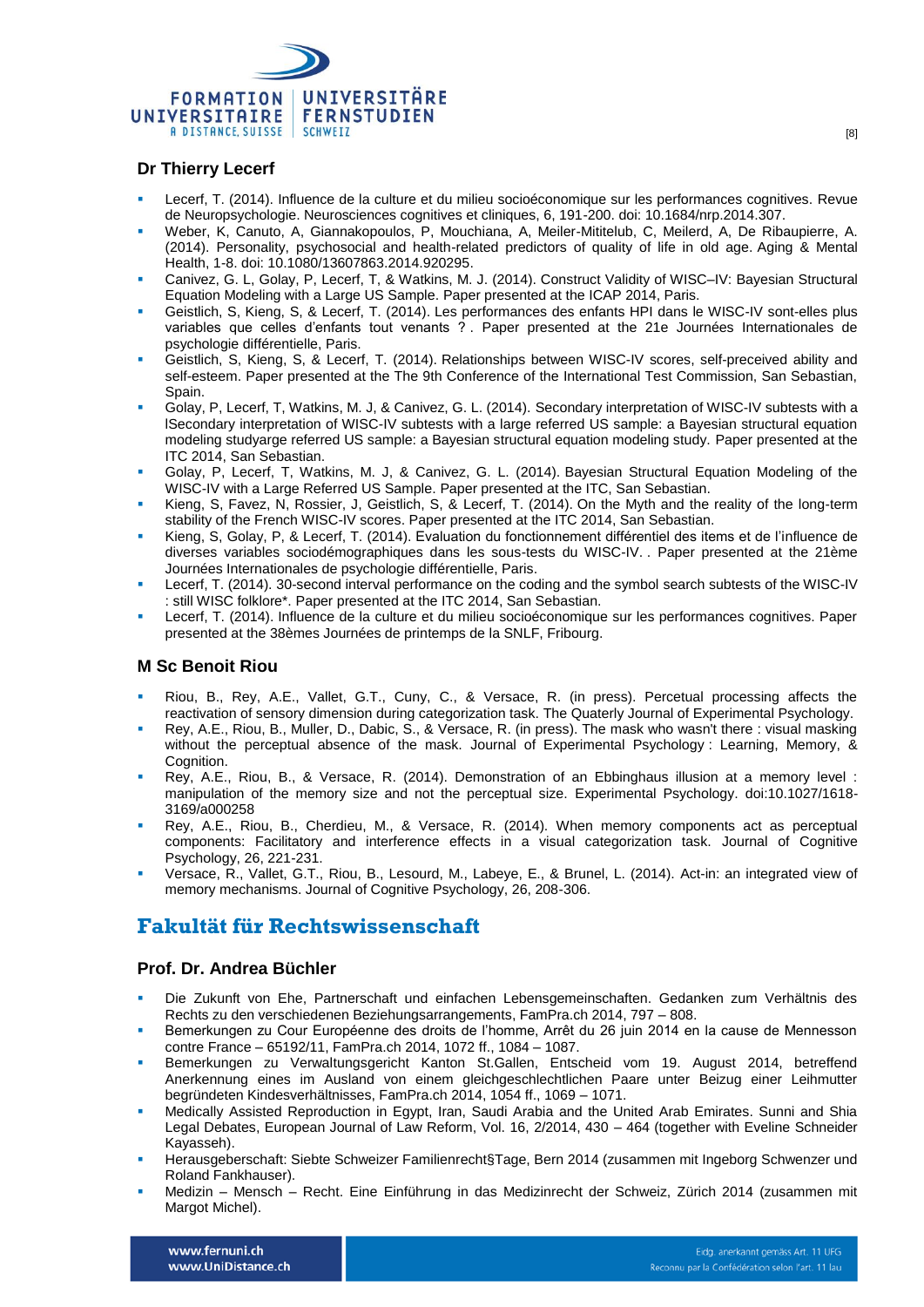

- [Das neue Recht der elterlichen Sorge. Unter besonderer Berücksichtigung der Aufgaben der Kindes-](file:///C:/Users/AppData/Local/Microsoft/Windows/Temporary%20Internet%20Files/Content.IE5/K0VH8RCX/PublikationenPDF/BuechlerMaranta.pdf) und [Erwachsenenschutzbehörde, in: Jusletter vom 11. August 2014 \(zusammen mit Luca Maranta\).](file:///C:/Users/AppData/Local/Microsoft/Windows/Temporary%20Internet%20Files/Content.IE5/K0VH8RCX/PublikationenPDF/BuechlerMaranta.pdf)
- Fortpflanzungsmedizin und Kindeswohl! Kindeswohl und Fortpflanzungsmedizin?, FamPra.ch 2014, 231 273 (Sandro Clausen).
- Leihmutterschaft ein respektables Unterfangen? NZZ vom 10.4.2014, 21 (zusammen mit Barbara Bleisch).
- Judicial encounters with Islamic and Middle Eastern family law in Switzerland for a private international law perspective – marriage and divorce, in: Giunchi (ed.), Muslim Family Law in Western Courts, London/New York, 55 – 86 (together with Amira Latif).
- Islamisches Familienrecht und ordre public in Europa. Oder: welches sind die fundamentalen Grundsätze europäischer Familienrechtsordnungen?, in: Götz/Schwenzer/Seelmann/Taupitz (Hrsg.), Familie – Recht – Ethik, Festschrift für Gerd Brudermüller zum 65. Geburtstag, München 2014, 61 – 71.
- Die Eizellenspende in der Schweiz de lege lata und de lege ferenda, Bundesamt für Gesundheit, Bern 2014, [http://www.bag.admin.ch/themen/medizin/03878/03882/index.html?lang=de.](http://www.bag.admin.ch/themen/medizin/03878/03882/index.html?lang=de)
- Einleitung zum ZGB, in: Texto Gesetzesausgabe ZGB Schweizerisches Zivilgesetzbuch und Nebenerlasse, 6. Auflage, Basel 2014, XI – XXVI.
- Herausgeberschaft: Texto Gesetzesausgabe ZGB Schweizerisches Zivilgesetzbuch und Nebenerlasse, 6. Auflage, Basel 2014.

#### **Dr. Iur. LL.M. Gwladys Gilliéron**

- Gilliéron Gwladys, Public Prosecutors in the United States and Europe. A comparative analysis with special focus on Switzerland, France, and Germany, Cham/etc. 2014 (Habilitationsschrift Universität Zürich).
- Villettaz Patrice, Gilliéron Gwladys, Killias Martin, The effects on re-offending of custodial versus non-custodial sanctions, with an introduction by David Farrington, Stockholm, BRA 2014.

#### **Prof. Dr. Iur. Christiana Fountoulakis**

- Steinauer Paul-Henri/Fountoulakis Christiana, Droit des personnes et protection de l'adulte, Berne: Stämpfli, 2014, 780 pages.
- Fountoulakis Christiana, European Sales Law, in: Bussani/Werro (eds), European Private Law. A Handbook, Bern: Stämpfli, 2014, p. 39-80.
- Fountoulakis Christiana, Le mandat pour cause d'inaptitude : du mandat « trans-inaptitude » au mandat « postinaptitude », in : Borghi/Filippini (dir.), Commissione ticinese per la formazione permanente dei giuristi, Dal diritto tutorio al diritto della protezione degli adulti, Basilea : Helbing Lichtenhahn, 2014, pag. 45-71.
- Fountoulakis Christiana, Anmerkung zu Bundesgericht, 4A\_741/2012, Urteil vom 26.3.2013 (Minderungsanspruch des Käufers), Internationales Handelsrecht (IHR) 5/2014, S. 187-190.
- Fountoulakis Christiana, Le régime des biens des concubins et des partenaires enregistrés, in : Guillod/Leuba (édit.), Le droit de la famille dans tous ses états, Genève 2014, p. 271-290.
- Fountoulakis Christiana, Anmerkung zu Bundesgericht, 5A\_19/2012, Urteil vom 24. Mai 2012 (Haftung für Vermögensverschleuderung durch den Beistand), Pflegerecht 2014, S. 51-53.
- Fountoulakis Christiana/Francey Julien, La diligence d'un hébergeur sur Internet et la réparation du préjudice, Medialex 2014, p. 175-183.
- Steinauer Paul-Henri/Fountoulakis Christiana, L'acquisition d'un immeuble par un couple : société simple, copropriété ou communauté réduite ?, in : Amstutz et al. (édit.), Mélanges en l'honneur de Walter A. Stoffel, avec un accent sur la société simple, Berne 2014, p. 1-24.
- Fountoulakis Christiana/Khalfi Bastien, Quelques réflexions sur la conception de l'entretien en droit de la famille, Die Praxis des Familienrechts (FamPra.ch) 4/2014, p. 866-883.

#### **Prof. Dr iur., lic. Phil., Martin Killias**

- (authors: Patrice Villettaz, Gwladys Gilliéron and Martin Killias) The effects on re-offending of custodial versus non-custodial sanctions, with an introduction by David Farrington. Stockholm: BRA 2014, 100 pp. (also published in the Campbell Library, [www.campbellcollaboration.org\)](http://www.campbellcollaboration.org/).
- (Andreas Lienhard, Stefan Rieder, Martin Killias, Chritof Schwenkenl, Sophie Nunweiler, Andreas Müller) "Wirksamkeit der neuen Bundesrechtspflege. Methodik, Ergebnisse und Folgerungen einer Evaluation", in Felix Uhlmann (Hrsg.), Evaluation der Bundesrechtspflege, Zürich/St. Gallen: DIKE 2014, 7-33.
- (first author: Sandrine Haymoz Pantillon, second author: Cheryl Maxson) "Street Gang Participation in Europe: A Comparison of Correlates", European J. of Criminology 11/6 (2014), 659-681.
- (first author: Matthias Bänziger) "Unsolved homicides in Switzerland: Patterns and explanations", European J. of Criminology 11/5 (2014), 619-634.
- International Trends and Developments: Perspectives on Wrongful Convictions from Europe". In A.D. Redlich, J.R. Acker, R.J. Norris & C.L. Bonventre (Eds.), Examining Wrongful Convictions: Stepping Back, Moving Forward, Durham N.C.: Carolina Academic Press 2014, 321-336.
- (first author: Matthias Bänziger) "Feuerwaffenbesitz in der Schweiz", Kriminalistik 68/5 (2014), 333-334.
- (first author: Silvia Staubli, third author: Bruno S. Frey) "Happiness and victimization: An empirical study for Switzerland". European J. of Criminology 11/1 (2014), 57-72.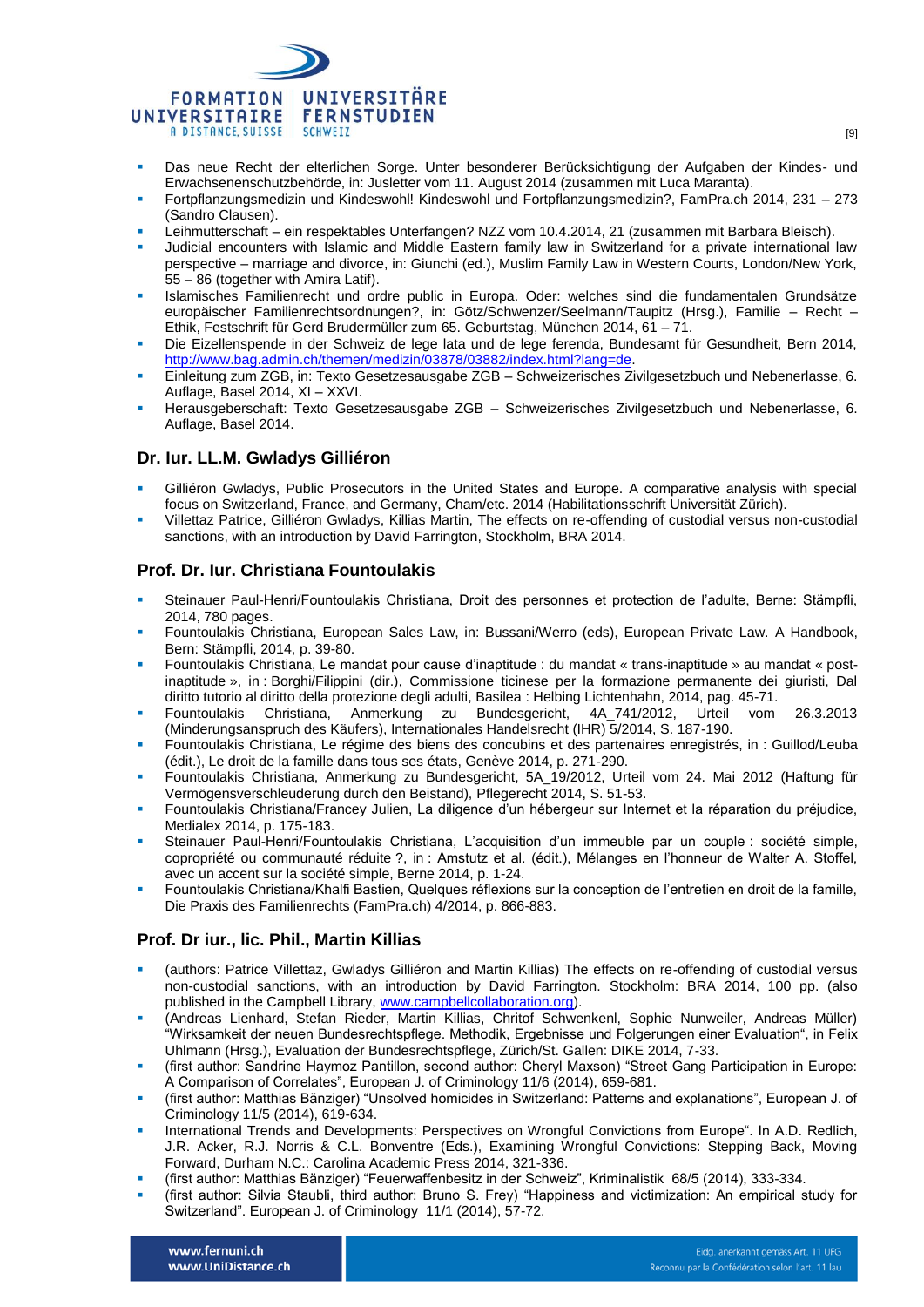

 (first author: G. Mugellini, second author: G. Isenring) "Patterns of Theft and Fraud by Employees against the Commercial Sector in Switzerland and in Italy", in S. Caneppele & F. Calderoni (Eds.), Organized Crime, Corruption and Crime Prevention. Essays in Honor of Ernesto U. Savona,New York: Springer 2014, 127-134.

#### **Ass.-Prof. Dr. iur. Vanessa Rüegger**

- Menschenrechtsfilm oder Kriegsporno: Was legitimiert Gewaltdarstellungen? in [sui-generis.ch](http://sui-generis.ch/6) 2014, 70 ff.
- Verhüllungsspiel, in lawandwomen.ch, Juristinnen in der Schweiz: Anders! Bern 2014, [115-119.](http://fernuni.ch/fileadmin/files/files_fernuni.ch/Dozierende/Ruegger_Vanessa_Verhuellungsspiel_Druck.pdf)
- Demonstrationsfreiheit: Der menschenrechtliche Schutz der Greenpeace-Aktivisten nach Art. 11 EMRK, in [Jusletter 7. April 2014.](http://jusletter.weblaw.ch/juslissues/2014/752.html)
- Zeit für Utopien! Rezension der Publikation des Schweizerischen Instituts für feministische Rechtswissenschaft und Gender Law (FRI) «Keine Zeit für Utopien? Perspektiven der Lebensformenpolitik im Recht», in [AJP](http://fernuni.ch/fileadmin/files/files_fernuni.ch/Dozierende/Ruegger_Vanessa_Rezension_publiziert.pdf)  [4/2014, 585-587.](http://fernuni.ch/fileadmin/files/files_fernuni.ch/Dozierende/Ruegger_Vanessa_Rezension_publiziert.pdf)
- Water distribution in the public interest and the human right to water: Swiss, South African and international law compared, in [Law, Environment and Development Journal 10/1 \(2014\)](http://www.lead-journal.org/content/vol10-1a.pdf)
- Groundwater and the socio-economic dimensions of different property regimes: The cases of Switzerland, South Africa and India, Paper for the International Property Law Conference, Pretoria 2010 (20 Seiten, Publikation Ende 2014).

# **Faculté de Droit**

#### **Prof. Ass. Dr Isabelle Chabloz Waldacher**

(avec Heinzmann M.) Actio pro socio : une approche procédurale, in : Amstutz/Chabloz/ Heinzmann/Hochreutener (éd.), Mélanges en l'honneur de Walter A. Stoffel, Berne 2014, p. 233-257.

#### **M Law Laurent Grobéty**

- Heinzmann Michel / Grobéty Laurent, Motivation succincte de la requête d'appel en cause Note relative à l'arrêt du Tribunal fédéral 5A\_51/2013 du 8 janvier 2014, BR/DC 6/2014, p. 297 s.
- Le cumul objectif d'actions en procédure de conciliation Aperçu des problèmes et esquisse de solution, conférence donnée le 20 mars 2014 à l'Université de Neuchâtel dans le cadre des Rencontres et discussions scientifiques de l'Association neuchâteloise des assistants et doctorants en droit (ANADD).

#### **Prof. Dr. jur. Rainer Maria Kiesow**

- L'unité du droit, Paris 2014 (Editions de l'Ecole des hautes études en sciences sociales], 240 p.
- Conseiller le législateur. Les débats sur la fabrique de la loi en Allemagne (1860-2010), Paris 2014 (Société de législation comparée), 137 p.
- Glosse : Im Sinne von « exzellentest », in: Forschung Frankfurt 2 (2014), pp. 120-121.
- Nazis en vertu de la norme ? (à propos de Johann Chapoutot, La loi du sang. Penser et agir en nazi, Gallimard, Paris 2014), in : La Nouvelle Quinzaine littéraire n° 1115 (2014), p. 26.
- La science à la barre, in : Socio 3 (2014), pp. 199-208.
- Das Recht auf's Plagiat …, in: Myops 22 (2014), pp. 65-72.
- Croire en l'histoire et dans le droit, in: Grief 1 (2014), pp. 217-230.
- Circoncision. Le jugement du tribunal de grande instance de Cologne de 2012, in: Grief 1 (2014), pp. 48-61.
- Editorial, in: Grief 1 (2014), pp. 19-20.
- Comment faire Grief (avec Olivier Cayla), in: Grief 1 (2014), pp. 13-16.
- Ach ist das Recht schön! Ach …, in: Myops 21 (2014), pp. 60-76.
- Krieg' ich Recht, in: Wissenschaft 2014 Ein Kalender der Ambivalenzen, (Thorbecke), 31. Woche.

#### **Prof. Dr iur. Bertrand Perrin**

- L'incrimination de la corruption d'agents publics étrangers en droits américain et suisse, Bertrand Perrin, in: Gilles Duteil, Marc Segonds (éd.), La corruption. Aspects actuels et de droit comparé, Nouvelles études pénales, no 25, 2014, Association internationale de droit pénal, Éditions érès, pp. 111-130.
- Le droit de la lutte anti-terroriste Bertrand Perrin, Julien Gafner, in: Publications de l'Institut suisse de droit comparé, no 73, Rapports suisses présentés au XIXe Congrès international de droit comparé, Zurich, Bâle, Genève 2014, Schulthess, pp. 351-386.
- Introduction au droit pénal économique suisse Bertrand Perrin, Cours, dans le cadre du master « droit pénal financier », Faculté de droit, Université de Cergy-Pontoise, 8 et 9 octobre 2014.
- Internationale Fragen des Adhäsionsprozesses : Zuständigkeit und Vollstreckbarkeit, Rechtshilfe | Bertrand Perrin et al., Paneldiskussion, Schweizerische Tagung für Zivilverfahrensrecht, Institut für Internationales Privatrecht und Verfahrensrecht, Universität Bern, 29 août 2014.
- Banque et lutte contre le blanchiment d'argent : approche législative comparaison transatlantique Bertrand Perrin, Alexandre Stylios, Cours, dans le cadre de l'Université d'été consacrée à la « criminalité économique »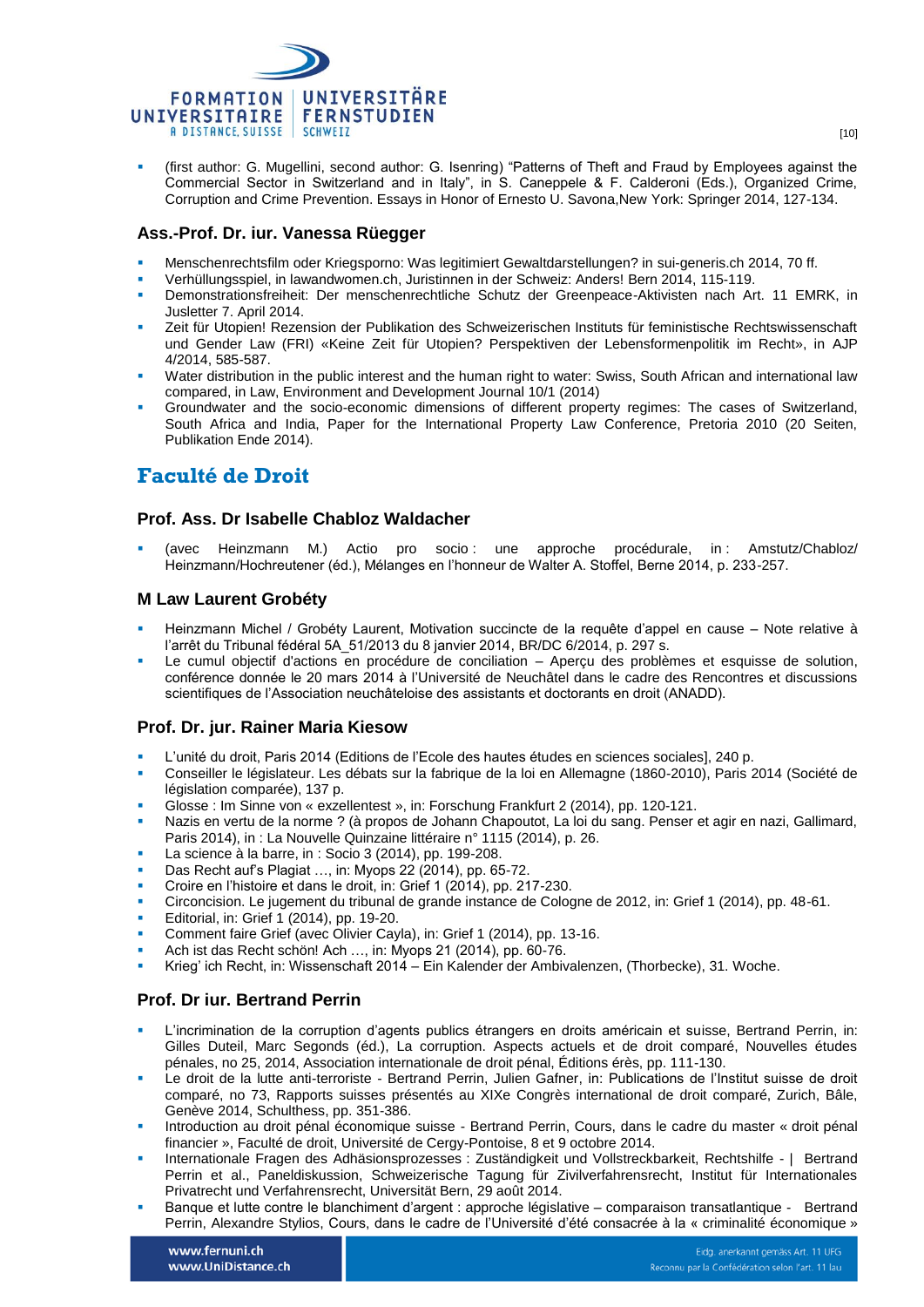

organisée par le Centre d'études en droit économique de la Faculté de droit de l'Université Laval, Québec, 27 mai 2014.

- L'incrimination de la corruption en droit pénal suisse/Les phases et les acteurs du procès pénal Bertrand Perrin, Conférence et workshop, dans le cadre de la Journée de formation continue pour les enseignants du secondaire II en économie et droit organisée par la Faculté des sciences économiques et sociales de l'Université de Fribourg, Fribourg, 18 mars 2014.
- L'incrimination de la corruption en droit pénal suisse Bertrand Perrin, Présentation au Kiwanis Club Jura, Delémont, 17 mars 2014.

### **Prof. Dr iur. Adriano Previtali**

- Una sola lingua straniera nelle scuole elementari? Un parere giuridico Nur eine Fremdsprache in der Primarschule? Ein Rechtsgutachten, ZGRG 2/2014 p. 75 ss.
- L'assurance de soin: quel avenir? Un avenir encore plus lié aux droits de l'homme, in : Olivier Guillod (Ed.), Le droit de la santé en mouvement, 20e Journée de droit de la santé, Berne 2014, p. 99 ss.
- La Convention relative aux droits des personnes handicapées, in : Maya Hertig Randall / Michel Hottelier (Ed.), Introduction aux droits de l'homme, Genève 2014, p. 361 ss.
- Une société simple pour la concrétisation des droits de l'homme : le partenariat entre l'Etat et les entreprises transnationales, in : Marc Amstutz / Isabelle Chabloz / Michel Heinzmann / Inge Hochreutener (Ed.), Mélanges en l'honneur de Walter A. Stoffel, Zurich 2014, p. 395 ss.

#### **Dr. iur. Thierry Schnyder**

 Thierry Schnyder/Fabienne Murmann, Der neue Art. 666a ZGB/Der Teufel steckt im Detail. Der Text ist in der Zeitschrift für Walliser Rechtsprechung (ZWR) 2014 S. 339 ff. erschienen.

#### **Prof. Dr iur. Franz Werro, chargé de cours**

- Journées du droit de la circulation routière 2014 (avec Thomas Probst), Berne 2014.
- European Private Law. A Handbook, vol.II (avec Mauro Bussani), Berne/Durham/Bruxelles, Berne/Durham/Bruxelles 2014.
- The Impact of European and International Standards on Swiss Contract Law (à paraître).
- Le recours de l'associé dans la société simple [Quelques considérations critiques sur la solidarité parfaite et la](http://unifr.ch/ius/assets/files/chaires/CH_Werro/files/Werro_Socitsimple.pdf)  [subrogation à partir de l'ATF 103 II 137](http://unifr.ch/ius/assets/files/chaires/CH_Werro/files/Werro_Socitsimple.pdf) (avec la collaboration de Vincent Perritaz), in : Marc Amstutz/Isabelle Chabloz/Michel Heinzmann/Inge Hochreutener (édit.), Mélanges en l'honneur de Walter A. Stoffel, Berne 2014, p. 35 ss.
- L'interruption de la prescription en cas de pluralité de responsables dans le projet du Conseil fédéral, REAS 2014 80 ss.
- La révision du droit de la prescription (avec Maxence Carron), in: Franz Werro/Thomas Probst (édit.), Journées du droit de la circulation routière 26 - 27 juin 2014, Berne 2014, p. 1 ss.
- European Products Liability (avec Eric Mitterreder), in: Mauro Bussani/Franz Werro (édit.), European Private Law. A Handbook, Vol. II, Berne/Durham/Bruxelles 2014, p. 145 ss.

# **Fakultät für Wirtschaftswissenschaft**

#### **Dr. phil. II Jean-François Emmenegger, Dozent**

[26] Emmenegger, J.-F., Daniel Chable, Helmut Knolle, Algorithmen und Berechnungen zu Piero Sraffa's<br>Standardware. Neue Anwendungsfelder der Input-Output-Analyse, Tagungsband, Beiträge zum 7. Input-Neue Anwendungsfelder der Input-Output-Analyse, Tagungsband, Beiträge zum 7. Input-Output-Workshop 2014, Osnabrück, Deuteschland, (in Vorbereitung).

#### **Prof. Dr. Gunter Stephan, Dozent**

- Gunter Stephan and Georg Müller-Fürstenberger (2014): "Global Warming, Technological Change and Trade in Carbon Energy: Challenge or Threat?" Environmental and Resource Economics, DOI: 10.1007/s10640-014- 98818-4.
- Gunter Stephan and Oliver Schenker (2014): "Give and Take: How the Funding of Adaptation to Climate Change Can Improve the Donor's Terms-of-Trade. Ecological Economics 106:44-55.
- Gastbeitrag von Gunter Stephan, Uni Bern: Spekulation mit Nahrungsmittel. www.swissbanking.org/blog-detailv2.htm?id=178, 2014.
- Gunter Stephan: Ressourcen und Kreislaufwirtschaft. Bulletin SAGW 4, 2014, S.46-47.
- Gunter Stephan und Claudia Kemfert: Energiewende: Können Deutschland und die Schweiz voneinander lernen? Ökonomenstimme 16.12.2014.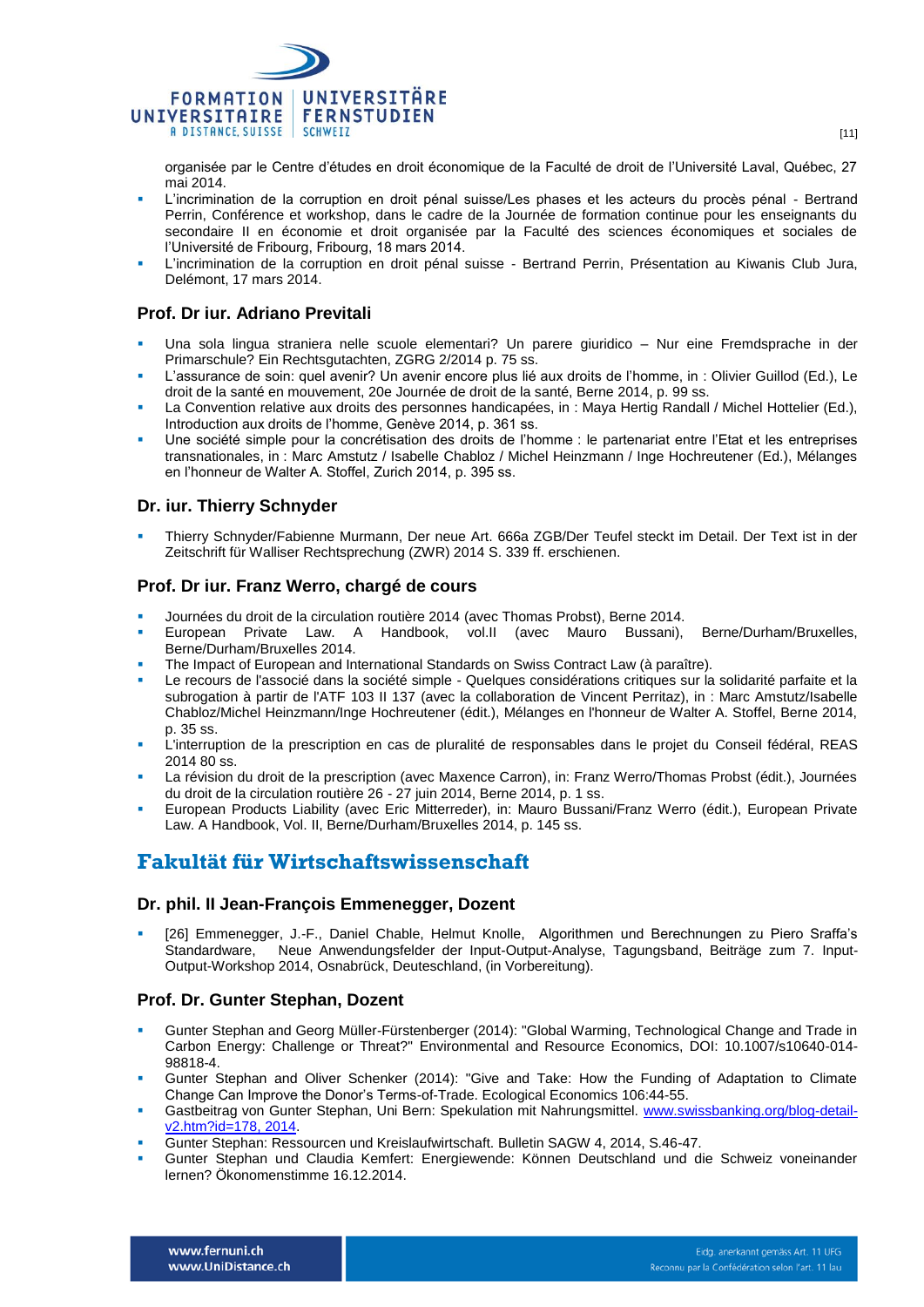

# **Prof. Dr. MBA CPA Peter Leibfried**

 An der Universität St. Gallen halten wir die Publikationen in der öffentlichen Datenbank "Alexandria" bereit. Hier der Link zu meinen Arbeiten: [https://www.alexandria.unisg.ch/Publikationen/Peter\\_Leibfried](https://www.alexandria.unisg.ch/Publikationen/Peter_Leibfried)

### **Prof. Dr. Iur. Klaus Mathis, MA in Economics**

- Law and Economics in Europe. Foundations and Applications, Economic Analysis of Law in European Legal Scholarship (ed. Klaus Mathis), Vol. 1, Dordrecht/Heidelberg/New York/London: [Springer,](http://www.springer.com/law/book/978-94-007-7109-3) 2014.
- Introduction, in: Klaus Mathis (ed.), Law and Economics in Europe. Foundations and Applications, Economic Analysis of Law in European Legal Scholarship (ed. Klaus Mathis), Vol. 1, Dordrecht/Heidelberg/New York/London: [Springer,](http://www.springer.com/law/book/978-94-007-7109-3) 2014, pp. xi ff.
- Cultures of Administrative Law in Europe: From Weberian Bureaucracy to 'Law and Economics', in: Klaus Mathis (ed.), Law and Economics in Europe. Foundations and Applications, Economic Analysis of Law in European Legal Scholarship (ed. Klaus Mathis), Vol. 1, Dordrecht/Heidelberg/New York/London: [Springer,](http://www.springer.com/law/book/978-94-007-7109-3) 2014, pp. 149 ff.
- Cultures of Administrative Law in Europe: From Weberian Bureaucracy to 'Law and Economics', in: Geneviève Helleringer/Kai Purnhagen (eds.), Towards a European Legal Culture, München/Oxford/Baden-Baden: [Beck/](http://www.beck-shop.de/Helleringer-Purnhagen-Towards-a-European-Legal-Culture/productview.aspx?product=9848378)[Hart](http://www.hartpub.co.uk/BookDetails.aspx?ISBN=9781849464918)[/Nomos,](http://www.nomos-shop.de/Helleringer-Purnhagen-Towards-a-European-Legal-Culture/productview.aspx?product=14437) 2014, pp. 139 ff.
- Hilft die Regulierung durch "Nudges" den Menschen, bessere Entscheidungen zu treffen, oder gefährdet sie ihre Autonomie?, Vortrag an der Universität Potsdam vom 15. Dezember 2014.
- Dürfen als Waffe eingesetzte Passagierflugzeuge abgeschossen werden? Rechtliche und ethische Aspekte, Vortrag an der Universität St. Gallen vom 20. Mai 2014.

### **MBA Thorsten Merkle**

- Merkle, T. & Lewis, R. (2014). Modern Asia: Bringing Asian cuisine to Stuttgart Airport. Teaching case study. The case centre, 614-012-1.
- Lewis, R., Merkle, T. (2014), "Work-life balance: perceptions from one luxury hotel in Monaco", case study, ISBN: 978-2-9700952-2-4.
- Merkle, T. (2014). Transactional distance and the learning experience of M.A. students findings from the literature. University of Derby Collaborative Conference, Buxton, United Kingdom.

# **Faculté d'Economie**

#### **M Sc Bertrand Audrin**

- Audrin B., Salamin X., Davoine E. (2014). " [Comment le Web 2.0 modifie les pratiques de travail"](http://unifr.ch/rho/assets/files/HRToday0814.pdf), HR Today, Vol.4, pp. 20-21.
- Audrin B., Salamin X., Davoine E. (2014). " Web 2.0 en entreprise [: quels dossiers prioritaires pour la fonction](http://unifr.ch/rho/assets/files/PE%20Davoine_Web%2020.pdf)  [RH](http://unifr.ch/rho/assets/files/PE%20Davoine_Web%2020.pdf) ? " Persorama, 3/2014, pp. 32-35.

#### **Prof. Dr Eric Davoine**

- Davoine, E., Oiry, E., Stokes, P. (2014): Special issue on Organization and Organizing in a French context, International Journal of Organizational Analysis, Vol. 22, issue 4.
- Davoine, E., Schroeter, O., Stern, J. (2014), « Cultures régionales des filiales dans l'entreprise multinationale et capacités d'influence liées à la langue : une étude de cas», Management International, Vol. 18, pp.165-177
- Davoine, E., Gendre, D. (2014), "Implementing SA8000 certification standards An analysis of managerial cognitive maps", Society and Business Review, Vol. 9, Issue 3, pp.258-275
- Davoine, E., (2014), L'avenir de la GRH: une perspective Suisse, in Barabel M., Meier O., Perret, A. : L'avenir de la fonction RH, ANDRH-Dunod, Paris, pp. 155-162.
- Davoine, E., Oiry, E., Stokes, P. (2014): Guest editorial: Organizations and Organizing in a French context, International Journal of Organizational Analysis, Vol. 22, issue 4, pp. 422-427.
- Barmeyer, C., Davoine, E. (2014), "Werte in multinationalen Unternehmen Transfer mit Hindernissen", Wirtschaftspsychologie Aktuell, 4/2014, pp.37-41.
- Audrin B., Salamin, X., Davoine, E. (2014). " Web 2.0 en entreprise : quels dossiers prioritaires pour la fonction RH ? " Persorama, 3/2014, pp. 32-35.
- Audrin B., Salamin, X., Davoine, E. (2014). " Comment le Web 2.0 modifie les pratiques de travail", HR Today, Vol.4, pp. 20-21.
- Schroeter, O., Bovey, S., Davoine, E. (2014) « [Arbeiten von zuhause aus. Nicht jeder Job eignet sich für Home](http://commonweb.unifr.ch/EcoDean/Pub/site_ses/img_online/A_2014/Davoine_Persorama.pdf)  [office !](http://commonweb.unifr.ch/EcoDean/Pub/site_ses/img_online/A_2014/Davoine_Persorama.pdf) », Persorama, 2/2014, pp.16-19.
- Davoine, E. (6 novembre 2014). "Modèles nationaux de l'organisation et des rôles manageriaux" (Key-Note speech), AGRH, Chester.
- Davoine, E., Schroeter, O. (3-5 juillet 2014). "Regional working cultures and language based micro-political issues within MNC subsidiaries", 30th EGOS colloquium, Rotterdam.